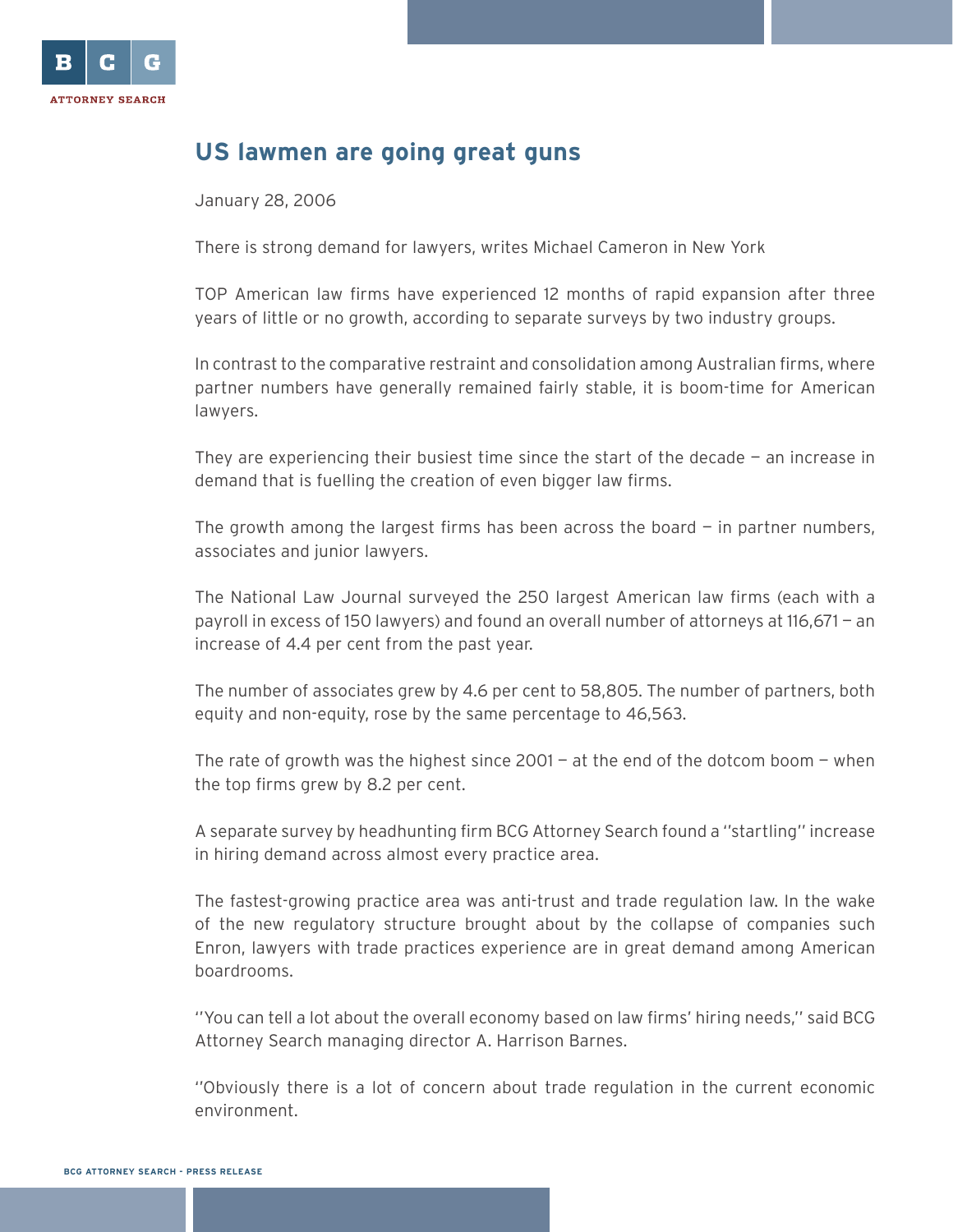

''The increase in the demand for corporate attorneys is particularly good news because corporate work tends to track the progress of the economy in real time.''

Other areas of strong growth in attorney numbers included internet-based law and intellectual property.

Legal strategy consultant Ed Wesemann said American firms were becoming more ''merger hungry'' as a result of rapid expansion in demand for legal services.

While second-tier firms in regional cities such as Cleveland, Dallas and Houston were content to maintain a steady-as-she-goes approach (content to let the big firms wrestle each other for the top clients) the larger law firms in cities such as New York were keen to increase profit-per-partner ratios in the short term.

While many of the big firms are expanding into cities in the southeast, southwest and midwest, regional firms were still able to complete their clients' work for less money, and often with a near equal level of expertise than their big city rivals.

Over the past year a number of medium-sized firms in the main cities have merged to achieve the economies of scale enjoyed by their larger rivals.

According to the assessment by the National Law Journal (available at www.nlj.com), the once unassailable legal behemoth Baker & McKenzie is now facing a serious challenge to its title as America's largest law firm.

This was due to a merger in the past 12 months of Piper Rudnick with Gray Cary Ware & Friedenreich, and eventually a merger of these two companies with a third firm, DLA.

The new conglomerate, DLA Piper, has 3159 lawyers on its books, just 150 fewer than Baker & McKenzie.

The growth in the number of full-time lawyers appears to have slowed the trend whereby firms employed outsiders on specific projects.

The use of contract and temporary attorneys in the US grew by 11 per cent to 2432 over the survey period, a significantly lower growth rate than the pervious year's 55 per cent.

The growth in the number of partners (4.6 per cent) was slightly higher than the previous year (4.2 per cent).

The main growth was among non-equity partners  $-$  those lawyers on a fixed salary rather than a proportional share of the profits.